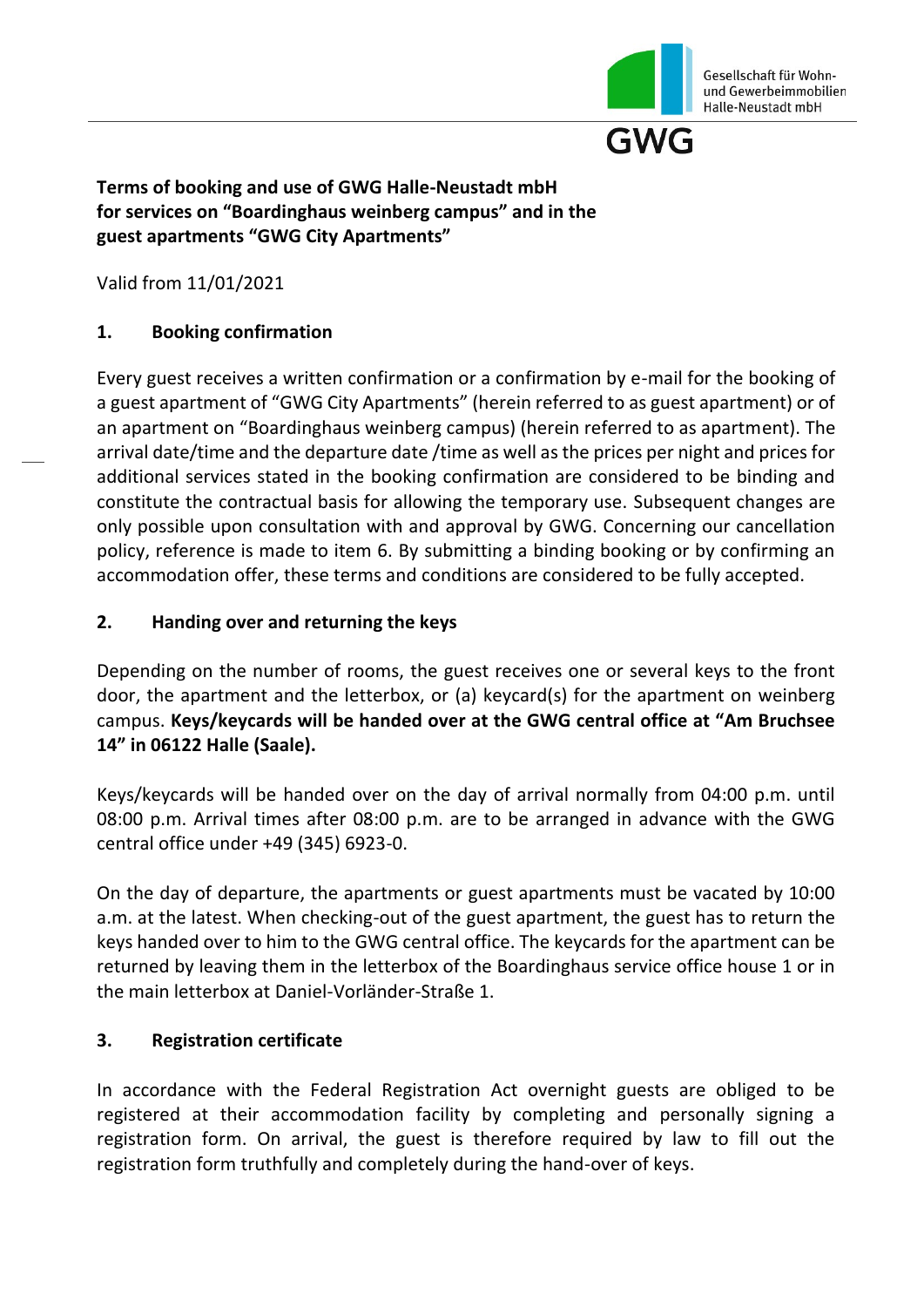### **4. Terms of payment**

Payment for the use of accommodation of GWG Halle-Neustadt mbH is normally immediately upon arrival. Cash payment or cashless payment by bank transfer, Girocard (EC card) or credit card (VISA or Mastercard) is possible. Bank transfers have to be done to the account IBAN: DE36 8005 3762 1894 0346 82. Payment on invoice with a 10 day term is possible, however guests are not entitled to claim it.

## **5. Period of use**

The contractual period of use of the apartment or guest apartment depends on the booking confirmation which the guest received from GWG in advance. Changing the period of use is only possible in consultation with GWG, unilateral changes are inadmissible.

An early departure does not entitle the guest to unilaterally reduce the total contractual costs.

### **6. Cancellation**

Bookings without a reference to special cancellation policies can be cancelled free of costs until 72 hours before the possible start of use. In the 3 days before arrival, the guest pays 50% of the total price in the event of a cancellation. In case of no-show, 100 % of the total price must be paid as cancellation costs. Cancellation costs are immediately due and payable.

GWG reserves the right to set different cancellation policies at certain times in the season or different cancellation policies applying to special offers. These different policies will be pointed out in the offer and in the booking confirmation.

### **7. Damages and loss**

If the guest notices damages, defects or shortages, he must immediately report them to the GWG in writing or by calling, regardless of whether the damage or loss has been caused culpably.

The apartment's or guest apartment's furniture and equipment is listed in the inventory sheet.

GWG is not liable for damages to the guests' property caused through their own fault, including exposure to moisture.

If the guest is not able to return all the keys handed over to him in accordance with item 2 or return them undamaged, GWG shall be entitled to charge the guest the costs for the replacement keys in case of damage, or for a new master key system in case of loss. A lost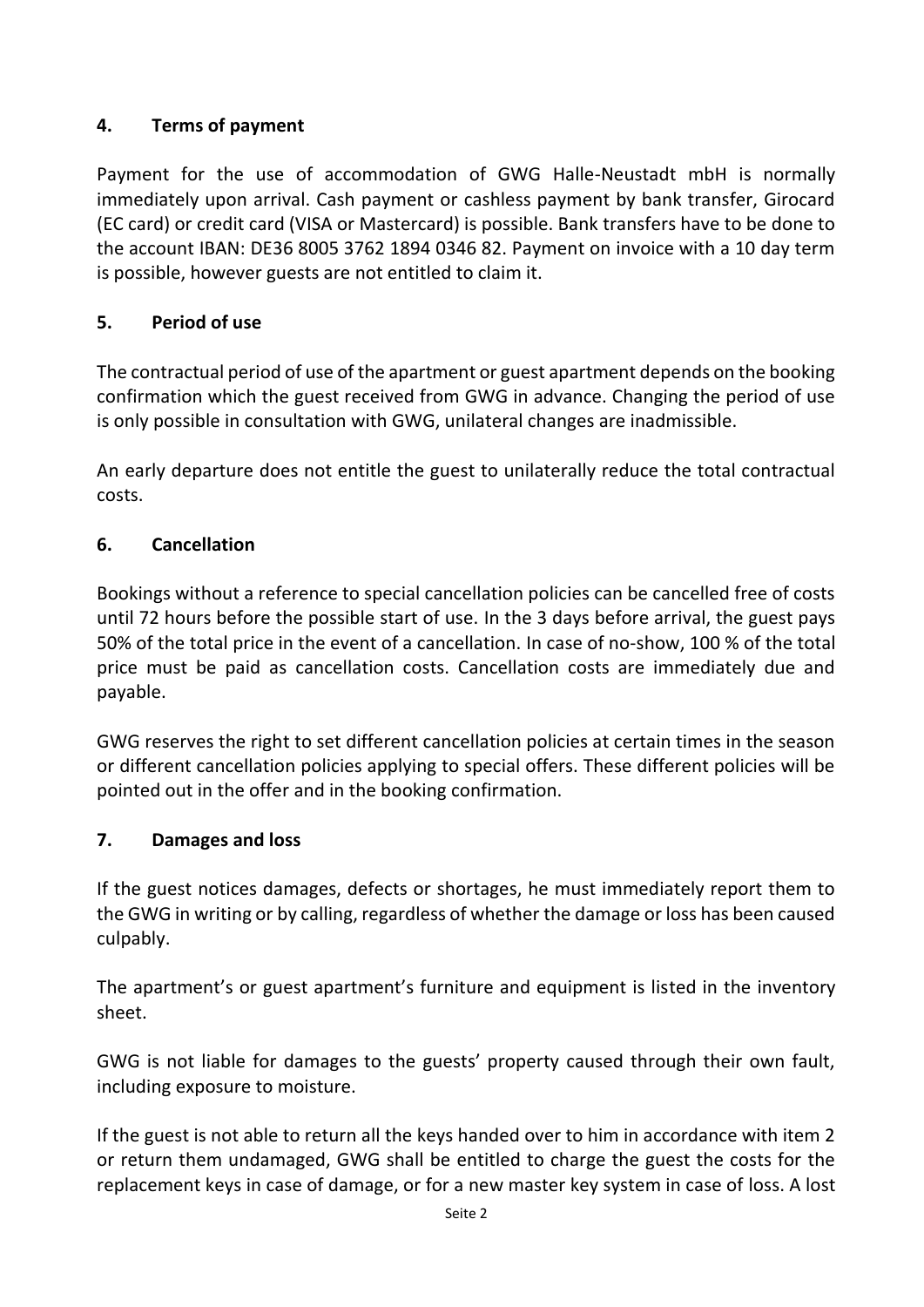keycard for an apartment is charged with 10 EUR as a lump sum regardless of whether a replacement card is issued or not.

## **8. Changes to the equipment**

Chairs and tables intended only for indoor use, must not be used on balconies or terraces because they are generally not weatherproof. Guests can be charged acc. to item 7 for damages caused by weathering on such chairs or tables, e.g. if they are left on the balcony.

Changes by the guest to permanently attached or installed objects in the apartments or guest apartments are generally forbidden. Removing equipment or furniture, also for occasional use in other premises of the same facility, is only admissible upon approval by GWG. GWG reserves the right to charge the guest the effort of returning inadmissibly moved equipment or furniture.

### **9. Bedlinen and towels**

The apartments and guest apartments are equipped with towels and bedlinen for each person at the beginning of the stay. There is a general charge of 5 EUR/person and type of laundry for changing the bedlinen and/or towels. A free change of towels is only possible after 7 days at the earliest, a free change of bedlinen can be done after 4 weeks at the earliest. If you wish your towels or bedlinen to be changed, you have to inform us at least one day in advance either by calling 0345 67840-0 at the service times or by e-mail to gaestewohnungen@gwg-halle.de.

### **10. Returning the apartments/guest apartments**

The final cleaning lump sum includes all cleaning work required to remove soiling caused by normal average use of the equipment and of the bathroom furnishing. If, after the return of the apartment or guest apartment, GWG notices above-average soiling or that the guest has not properly separated and disposed of his private waste, GWG is entitled to subsequently charge a higher final cleaning fee depending on the effort.

### **11. House rules / Pets / Non-smoking rule**

The house rules can be consulted in the apartment or guest apartment and are a constituent part of the use and occupation contract if there is no separate agreement.

Keeping of pets of any kind is forbidden in all apartments and guest apartments.

Smoking is prohibited in all apartments or guest apartments. This applies also to communal spaces such as corridors, entrance areas and staircases. On Boardinghaus weinberg campus there is a designated smoking area on the loggia of house 1, smoking is prohibited on the balconies or the terraces of the apartments.